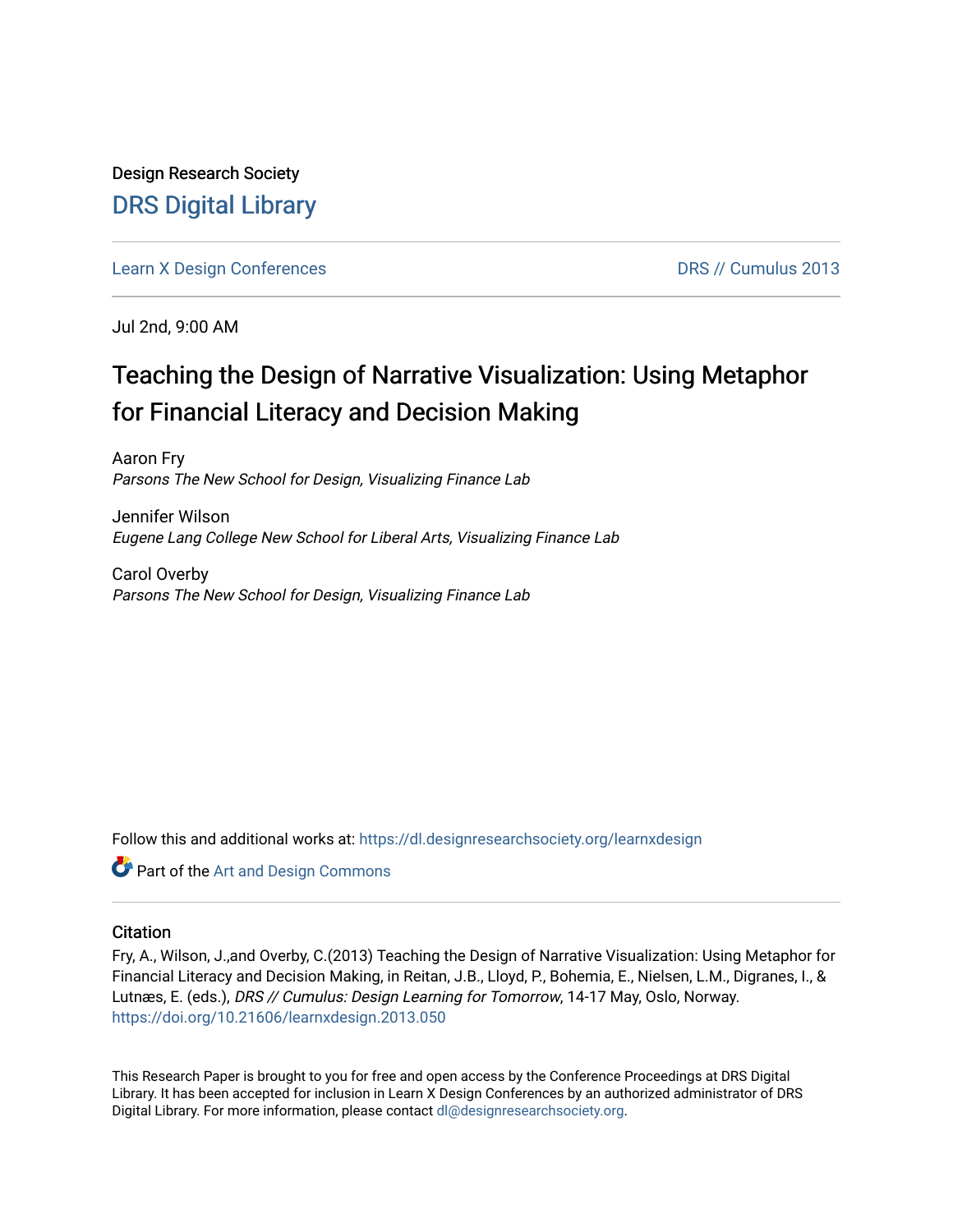DRS // CUMULUS 2013 2nd International Conference for Design Education Researchers Oslo, 14–17 May 2013



# **Teaching the Design of Narrative Visualization: Using Metaphor for Financial Literacy and Decision Making**

Aaron FRY<sup>\*a</sup>, Jennifer WILSON<sup>b</sup> and Carol OVERBY<sup>a</sup>

<sup>a</sup>Parsons The New School for Design, Visualizing Finance Lab; <sup>b</sup>Eugene Lang College New School for Liberal Arts, Visualizing Finance Lab

> *Abstract:The authors provide a scholarly definition for metaphor-rich, story-driven "narrative visualization," and assert the importance of this methodology in contemporary design education. They propose "narrative visualization" as especially useful in promoting financial literacy: a context in which design can both facilitate understanding and possibly influence behavior. This emotionally-engaging means has the potential to affect the "System 1" intuitive decision-making processes that Kahneman and others have identified as the primary drivers of financial behavior.The case study here presents a recent design course that was customized to teach "narrative visualization" in a financial-literacy context. Student work from that course is examined through a newly-devised framework: the infoEmotion© matrix of visual and content elements. The infoEmotion© matrix is introduced here as a first step toward establishing best practices for teaching "narrative visualization" and for assessing animations, graphic novels, informational short films, and illustrations.*

*Keywords: Design education, Narrative visualization, Information design, Metaphorical visualization, Behavioral finance, Financial visualization, Financial illustration Financial literacy, Financial education, Financial capability* 

 $\overline{a}$ 

<sup>\*</sup> Corresponding author: School of Design Strategies | Parsons The New School for Design | USA | e-mail: frya@newschool.edu

Copyright © 2013. Copyright in each paper on this conference proceedings is the property of the author(s). Permission is granted to reproduce copies of these works for purposes relevant to the above conference, provided that the author(s), source and copyright notice are included on each copy. For other uses, including extended quotation, please contact the author(s).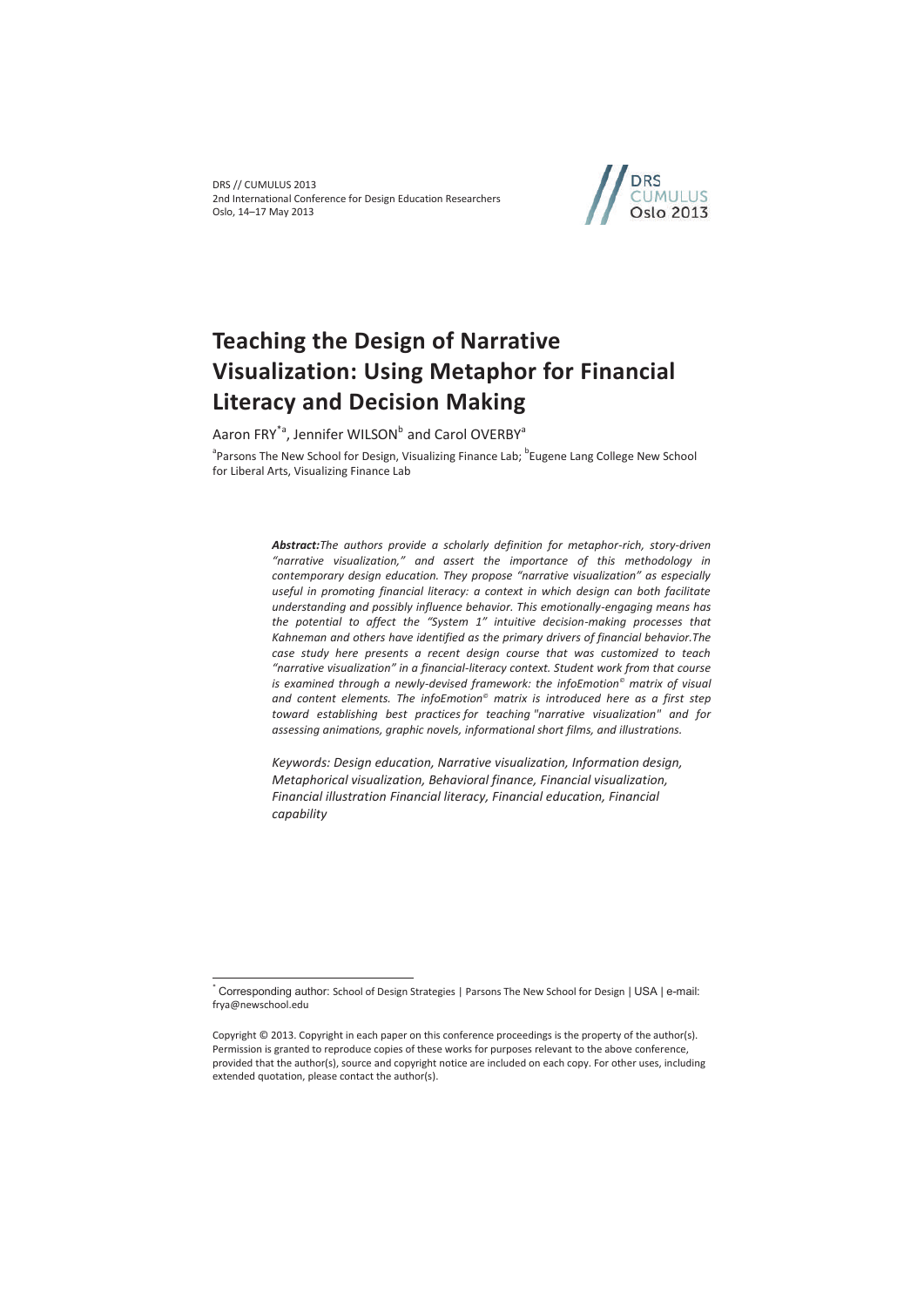# **Introduction**

In this paper we assert the importance of narrative visualization methodologies as part of a contemporary design education, and argue that narrative visualization is especially important in any context in which design can both facilitate understanding and potentially influence behavior (e.g., public health, disaster management). Recent research in behavioral economics suggests that such narratively-driven approaches to information design (in particular, their reliance on metaphor), engage the cognitive dimensions of "System 1" thinking, and thus have a strong impact on decision-making. Narrative visualizations are thus a crucial tool in the growing field of financial literacy.

The 2008 recession prompted governments and non-profit organizations in the U.S. and other countries to step up their efforts to improve financial literacy among the public (c.f. the Financial Literacy Research Consortium,

http://www.ssa.gov/pressoffice/pr/flrc-pr.htm). As with public health, disaster management, and other areas of public importance, one of the key research and funding priorities has been to develop more effective communication strategies and educational resources. Existing financial literacy materials—however thoroughly planned and assessed—often lack consistent, comprehensible design methodologies. (Please note that for policy-makers the word "design" usually connotes only the design of research instruments such as surveys or studies.) This lack of methodologies presents a significant opportunity for design educators and designers in the  $21<sup>st</sup>$ Century. In the design classroom, financial literacy provides an excellent context within which to give students an understanding of how narrative visualizations function; financial literacy also provides opportunities for students to broaden their skills in information design to include a wider range of visualization strategies.

This paper is in two parts. In Part 1 the authors present our definition of "narrative visualization": in particular, its reliance on visual metaphor. We then relate the emotional and cognitive impact of narrative visualizations to recent research in behavioral economics and to psychological studies regarding individuals' interpretation of information and making of financial decisions. In Part 2 we apply these insights to a case study in which design educators and financial educators collaborate to approach financial literacy as a "design problem" for students in a design class. We develop a conceptual framework that we call an "infoEmotion**©** matrix" which defines the constituent factors of a typical narrative visualization, and we use it to analyze two examples of student work. Finally, we discuss how the infoEmotion**©** matrix may be used to develop assessment tools for educators, and we outline directions for future work.

## *Part I: Narrative Visualization and Behavioral Economics*

## *Defining "narrative visualization"*

The authors define the term "narrative visualization" to refer to illustrations, animations, storyboards, and graphic novels that engage the viewer with metaphor and storytelling. This is very different from the use of the same term by researchers such as Edward Segel and Jeffrey Heer (Segel and Heer 2010) from the computer- and graphicsoriented Stanford VIS group (http://vis.stanford.edu/), who emphasize the storytelling aspects in visualizations of complex data sets and other schematics. In the financial literature, data-driven visualizations are intended to provide context, amplification, and cognitive assistance in interpreting data by highlighting, illuminating, suppressing, or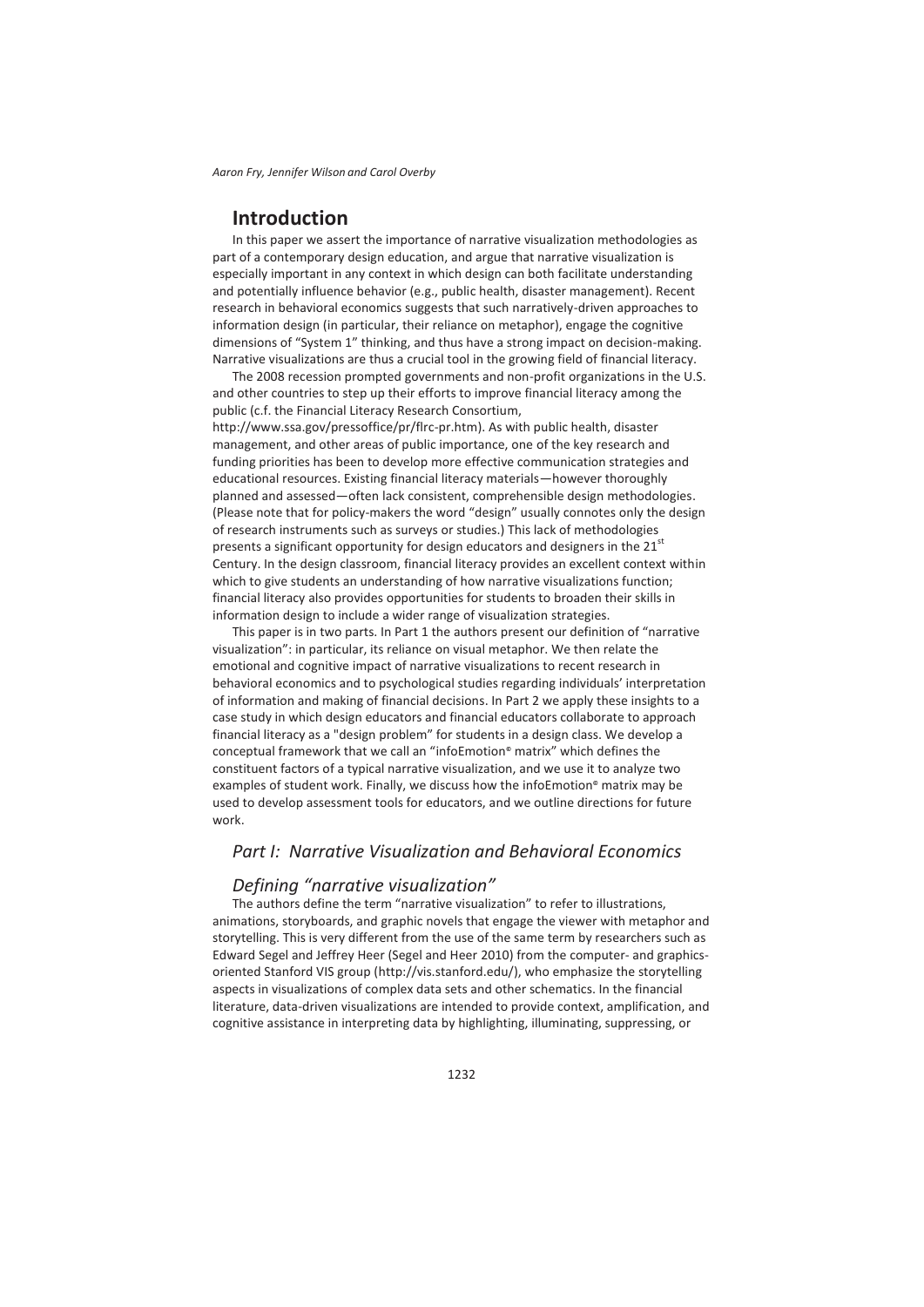supplementing the financial information that is embedded in the data. This important data-driven work certainly has implications for the emerging field of "data journalism," but the "Stanford" use of the term "narrative visualization" is very different from the "Parsons" use here.

In contrast, the authors' ("Parsons") definition of "narrative visualization" refers to the kinds of illustrations that are frequently used to explain financial concepts and elements in financial journalism and financial education materials (see Figure 1). Largely hand-drawn and pictorial—combining simple imagery with graphic elements these visualizations use metaphors and implied relationships to imbue complex financial concepts with emotional or conceptual context. These narrative visualizations often depict emotional cues (pain, fear, joy) overtly through a character's body language and facial expression when referencing issues that have emotional resonance for the viewer. This resonance allows viewers to engage with the concepts on an intuitive basis—one that relates to heuristic-based "System 1" thinking (Kahneman 2011). As we discuss in the section "Two systems thinking" below, the intuitive engagement that narrative visualizations engender may have a significant impact on financial decision-making and behavior.



*Figure 1. "Avoiding the Credit Card Trap," David Plunkett, Business Week, Feb. 13, 2006* 

Comparison of the two examples highlights some differences between data-based and narrative-based visualizations. The visualization in Figure 2 lies somewhere along a continuum ranging from "pure" information/data-driven to "pure" pictorial/narrative, and integrates elements of both. Figure 2 illustrates the ways in which metaphors can be embedded deeply and implicitly in a visualization that would otherwise seem primarily schematic. This flow chart plots the evolution of the 2008 financial crisis through two narratives that develop over time. The narratives are composed of sequences of events that overlap chronologically: one fuels a speculative frenzy while the other results in financial crisis. Both sequences of events are framed by two overarching metaphorical associations: green = proceed/safe; red = stop/danger.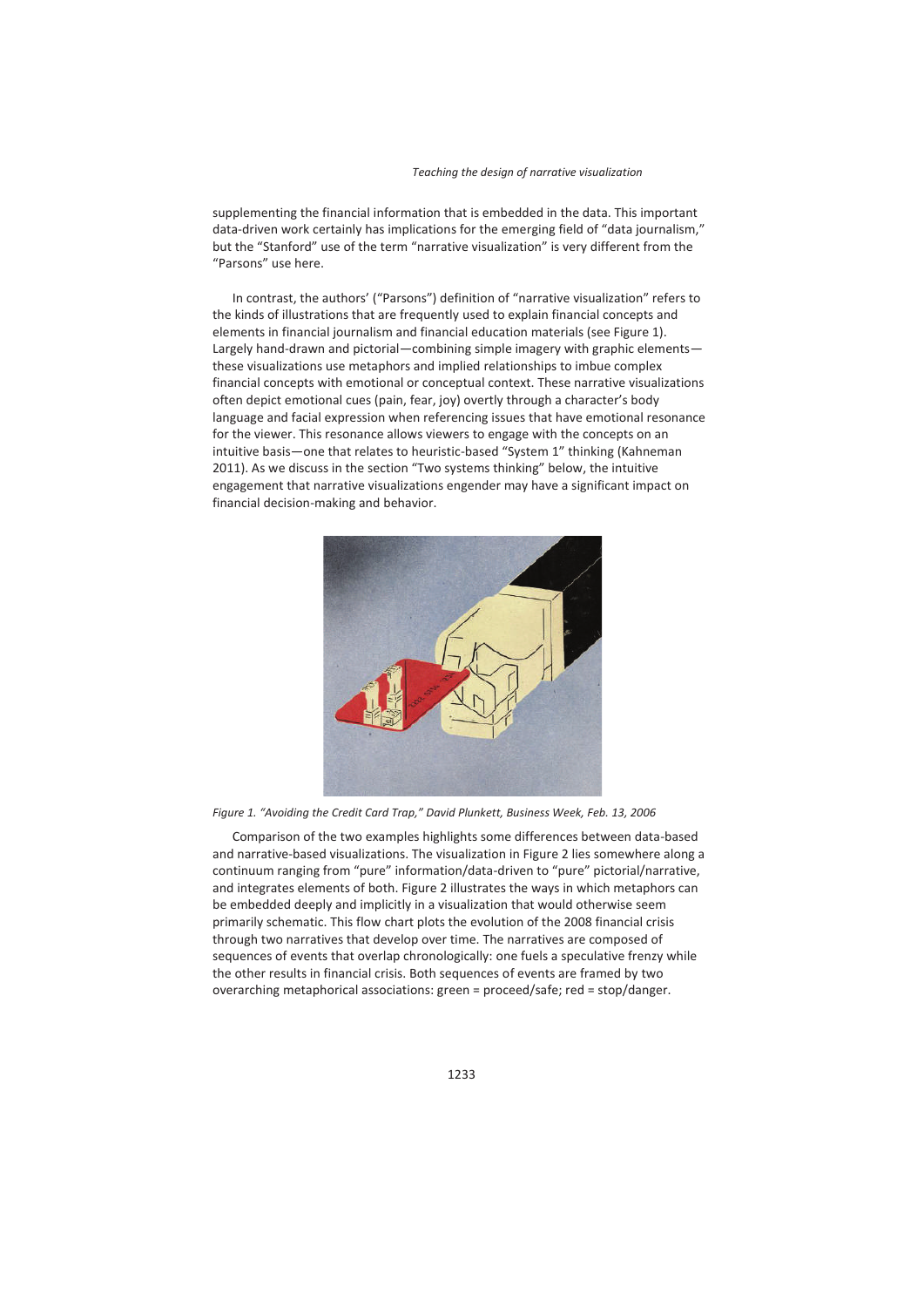

*Figure 2. "A Visual Guide to the Financial Crisis," Mint.com, November 13, 2008* 

As the sequence of events and actions accelerates, the background shifts from neutral (or possibly clear) blue sky to green, and then from blue sky to red. Analysis of this image hints at the underlying tension between factual information (or data) and the subjectivity of the metaphorical frame through which it is encoded and communicated. Because the viewer reads this graphic top to bottom, the crisis is identified with a descent or downward orientation. The frame emerges as a form of master narrative that directs the complexity of the data in deterministic and, data purists may claim, reductive ways. "Hybrid" visualizations of this kind point to the fact that maps of any kind are metaphorical: the question is not whether metaphors are present, but how apparent they are to the reader.

Figure 1, in contrast, is rich in explicit metaphorical content. Illustrating a man hanging onto the edge of a credit card by his fingertips, it is a dramatic representation of the feeling of financial "abyss" that many experience in their relationships to credit and to the credit industry. As in Figure 2, the red color signifies danger. The card/abyss is proffered by a disembodied hand, which represents the financial system as an impersonal, oppressive, and rigid machine. Rigidity and impersonality are further signaled by the geometric, mechanical rendering of the line that outlines the shapes and by the contrasting scale between the big man/big hand and small man/small hand. The article accompanying the illustration explains how banks arrange the order of debit card transactions at the end of the day to maximize the number of times that the customer can be charged overdraft fees.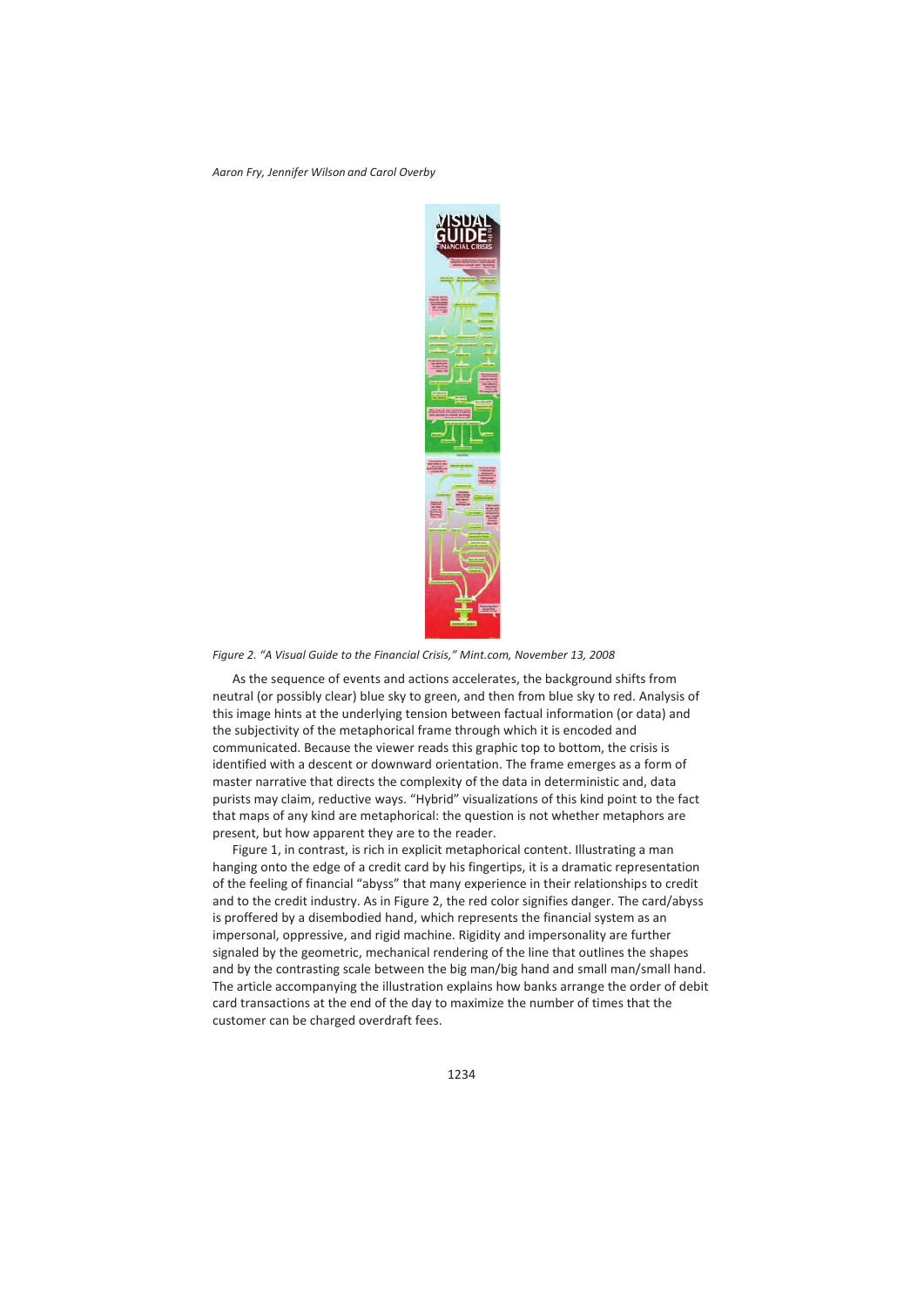The narrative suggested in Figure 1 does not lie in the depiction of a linear sequence of events; rather, it appeals in a visceral and emotionally-laden way to the viewer's anxieties surrounding excessive debt, bank practices, and financial insecurity. Its explicit use of metaphor is crucial to understanding how this image functions, because the associations arising from the metaphor frame the financial content in ways that affect the viewer's interpretation of the image and the way credit is subsequently viewed.

Besides asserting that the depiction of emotional content *is* information visualization (of a very different kind from data visualization), the authors also contend that the supportive role of metaphor in conveying emotional content—present in these kinds of information visualizations—has been insufficiently studied, primarily because analyses of metaphorical devices have focused historically on their written and oral forms. More recently, interest in the formal aspects of visual and other representations of metaphors has broadened to include multimodal forms (Forceville 2010). One key to understanding the impact of metaphors in narrative visualizations of the kind shown in Figure 1, however, is conceptual metaphor theory.

## *Conceptual metaphor theory*

Conceptual metaphor theory grew out of the seminal work by George Lakoff and Mark Johnson who asserted that metaphors are primarily a product of perceptions about the world rather than a product of language. In *Metaphors We Live By* (Lakoff and Johnson 1980), they argue that metaphors structure the way individuals think, and that many metaphors have their origin in physical experiences in the world. They analyze families of metaphorical associations around ideas such as "life is a journey" and "argument is war" to demonstrate how these metaphorical phrases both shape and are shaped by the way humans conceptualize different aspects of their lives. Of particular relevance to financial visualizations are the "orientation" metaphors that underlie ideas such as "up" is good and "down" is bad. As Lakoff and Johnson suggest, these associations may have arisen because of humans' physical stance in the world: facing the world from a vertical position, so lying down is associated with illness or weakness. Regardless of the origin, the association of up-as-increase pervades how individuals "read" information, and how they organize their visual schema. Quantities are graphed along a vertical axis in which up is associated with more and down with less; similarly, the phrase "GDP is up" connotes positive change. Conversely, the metaphorical phrase "falling into debt" denotes imminent peril (as reinforced visually by the dangerous position of the protagonist in Figure 1).

The metaphors used in narrative visualizations thus do more than provide convenient visual symbols for abstract concepts. They draw upon and reinforce existing conceptual frameworks. The use of the credit card to represent a potential financial/physical abyss in Figure 1 is made more powerful by the conceptual (and experiential) association of "falling" with "danger" and our likening the feeling of being in debt with that of insecurity. The strength of these associations encourages the viewer to "buy into" the framing implied by the visualization ("credit is dangerous"), and this ultimately influences both the way the viewer thinks about personal credit and the way he/she subsequently behaves. This last claim is supported by recent research in the field of behavioral economics, which examines how individuals form judgments and make decisions about financial and other aspects of their lives..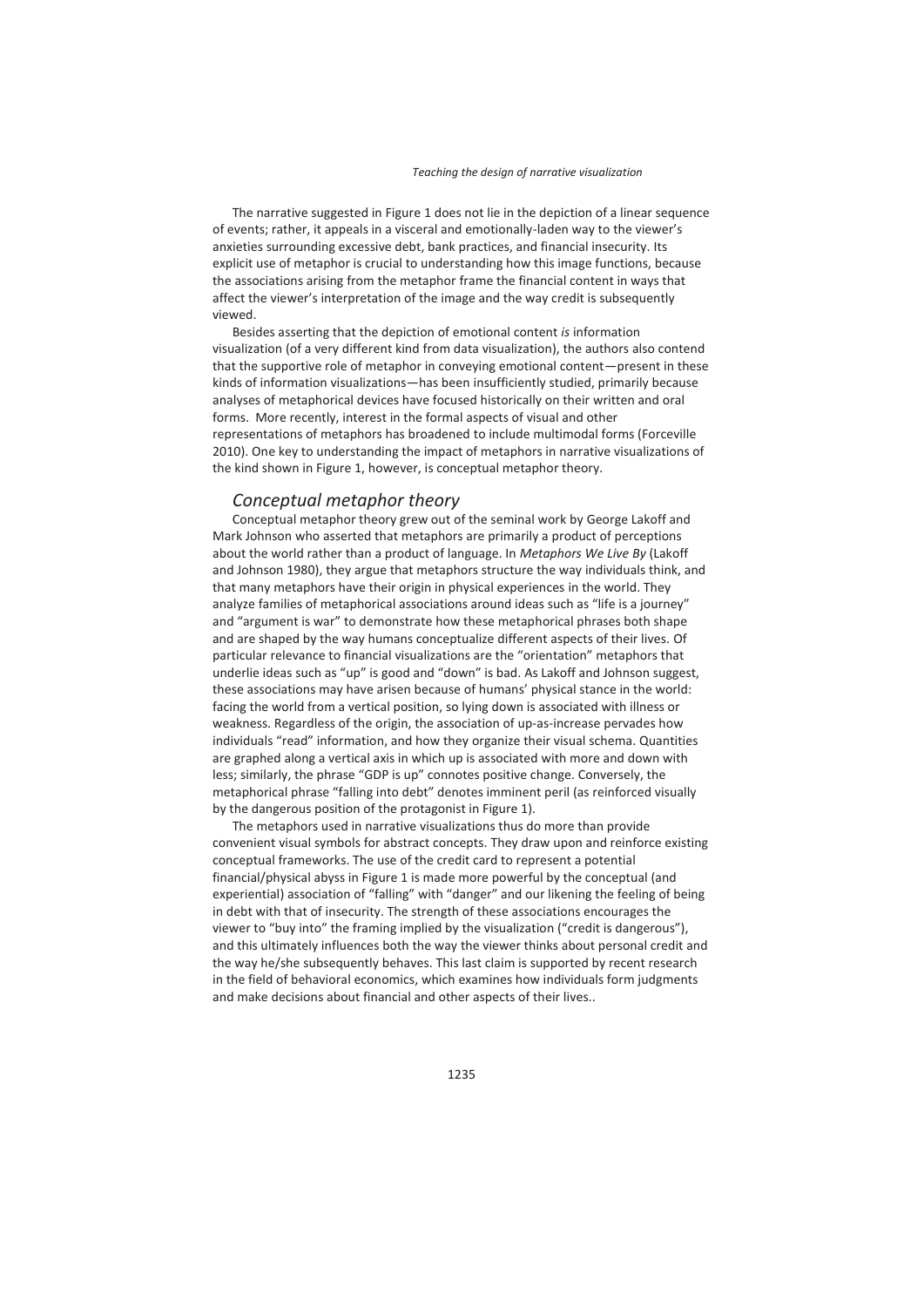## *Behavioral economics*

The neoclassical model of economics assumes individuals have unlimited information, resources, time, and know-how, which they use rationally to determine optimal decisions. In contrast, behavioral economics draws on results from clinical experiments on decision-making: these experiments conclude that individuals tend to rely instead on a series of simple heuristics (or rules of thumb) that codify ingrained habits of thought and systematic biases. One factor critical to this less-rational decisionmaking is the way that choices are framed. In "The Framing of Decisions and the Psychology of Choice," (Tversky and Kahneman 1981), Amos Tversky and Daniel Kahneman assert that reliance on frames to interpret information and to make decisions is both significant and empirically verifiable: when the frame shifts, so do decisions. "[B]ecause the value function is steeper for losses than for gains, a difference between options will loom larger when it is framed as a disadvantage of one option rather than as an advantage of the other option." (Tversky and Kahneman 1981, p. 211).

The economist Richard Thaler describes this theory in the context of consumer behavior using the following example:

 …credit card companies banned their affiliated stores from charging higher prices to credit card users. A bill to outlaw such agreements was presented to Congress. When it appeared likely that some kind of bill would pass, the credit card lobby turned its attention to form rather than substance. Specifically, it preferred that any difference between cash and credit card customers take the form of a cash discount rather than a credit card surcharge. This preference makes sense if consumers would view the cash discount as an opportunity cost of using the credit card but the surcharge as an out-ofpocket cost. (Thaler 1980, p.45).

Individuals' reliance on the "frame" to make decisions is analogous to reliance on visual perspective to make judgments about relative size and position when navigating physical space. As Tversky and Kahneman note (1981: 457), "changes of perspective often reverse the relative apparent size of objects and the relative desirability of options." Changes in the visual framing of situations can reverse an individual's thinking about the relative merits of two positions.

Metaphors also create frames and encourage changes in perspective, articulating what Donald Schön and Martin Rein in "*Frame Reflection: Toward the Resolution of Intractable Policy Controversies"* (Schön and Rein 1994) refer to as "cognitive frames." Consider the two narrative visualizations in Figures 3 and 4. These illustrations have a common subject—that of US taxpayers' "rescue" of the federal mortgage associations, Fannie Mae and Freddie Mac—but the framing of each is quite different.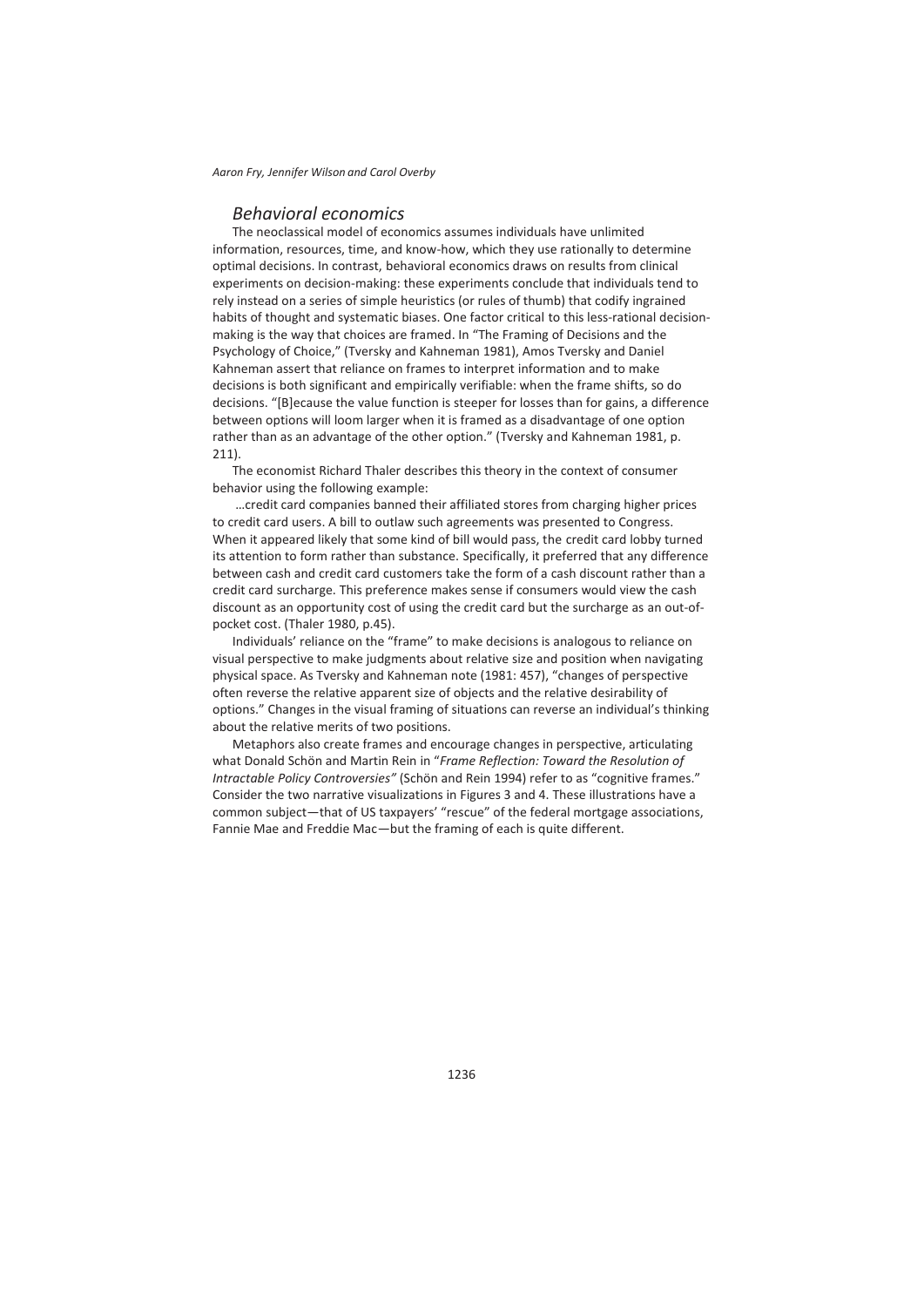

*Figure 3. "Bailout," Joe Barbee, September 7, 2008* 



*Figure 4. Bailout cartoon, Heng Kim Song, 2009* 

In Figure 3, Fannie and Freddie are depicted as the arms of a drowning man needing to be saved ("thrown a lifeline") by taxpayers. In this illustration, the taxpayer is rescuing the insolvent Freddie Mac and Fannie Mae. The text in the first, "we need a bigger boat," aligns with the neoclassical model of logical decision-making in that it makes an essentially rational appeal for more capitalization. In contrast, Figure 4 depicts the taxpayer not as empowered rescuer, but as hapless victim. The taxpayer (shown as a boat) is imminently threatened by Fannie Mae (overweight individual), while Freddie Mac, equally overweight, passively waits to be rescued from the roof of one of many "underwater" houses.

The significant frame shift between the two images is the ways in which these agencies are understood. In the first illustration the reference point for Freddie Mac and Fannie Mae is represented by hands of a vulnerable man in urgent need of rescue; in the second Freddie and Fannie are seen as perhaps equally in need of rescue, but undeserving of it, putting their own survival selfishly and recklessly ahead of that of both the underwater homeowners and the U.S. taxpayer. Put another way, in Figure 3 Fannie and Freddie are most at risk; in Figure 4 the U.S. taxpayers are most threatened.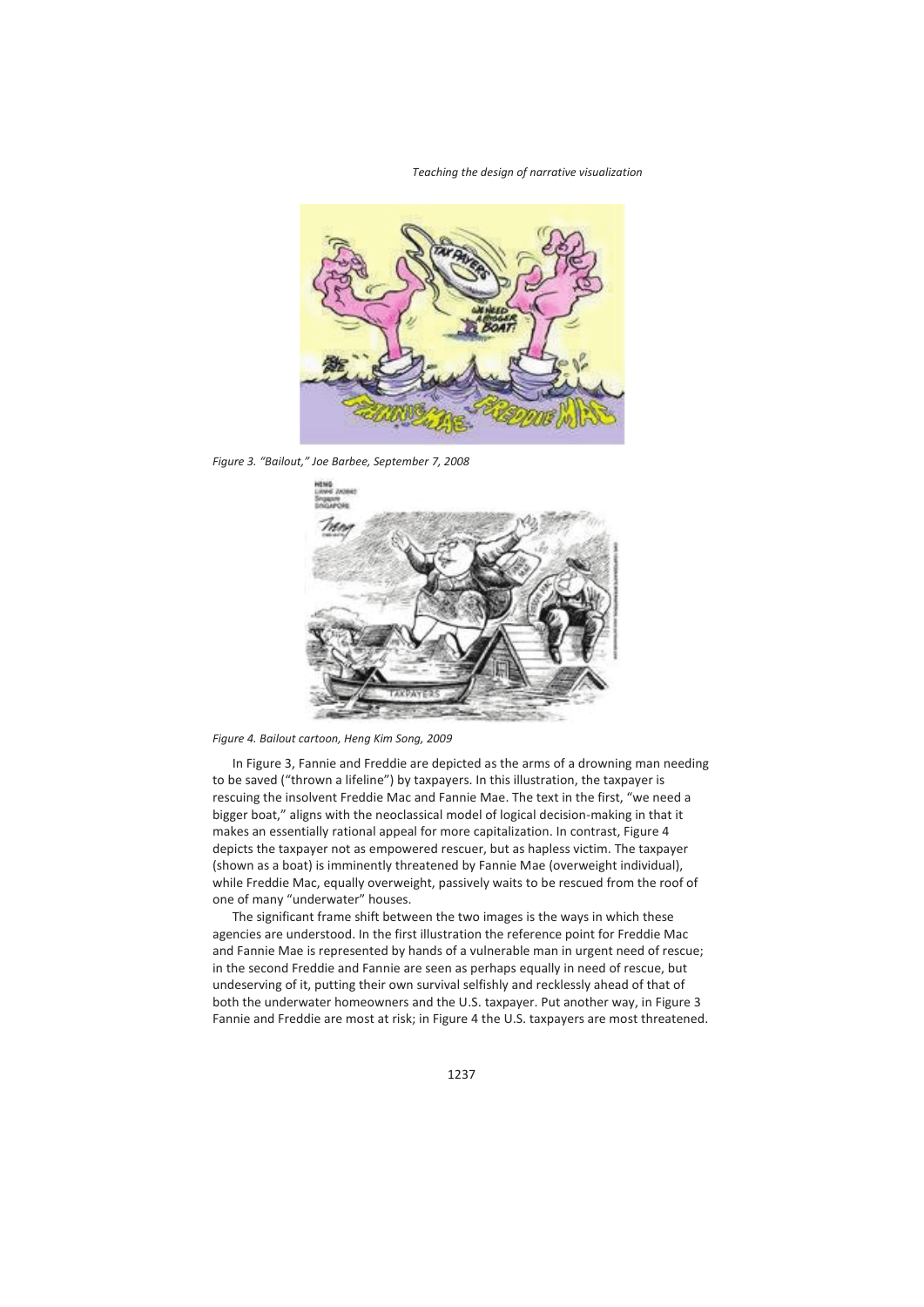Illustration's historical importance as a medium for political persuasion is something of a testament to its capacity to shift frames (reference points, perspectives, and points of view) through extensive use of visual metaphor.

### *Two systems thinking*

The "two systems" approach to understanding cognition was postulated by psychologists Keith Stanovich and Richard West (Stanovich and West 2000), and later elaborated by others (c.f. Wim De Neys 2006). In *Thinking, Fast and Slow,* Daniel Kahneman (Kahneman 2011) outlines the differences between what he terms System 1 and System 2 thinking which the authors summarize in the following table:



#### *Table 1*

System 2 thinking is analytical: it requires a careful consideration of details, and an ability to work through and rationally weigh all the options. System 1 thinking is based on heuristics and on intuitive understanding of situations. System 1 thinking is also lazy: as Kahneman notes, thinking rationally is hard work:

"(we) gravitate toward the least demanding course of action (because) in the economy of action, effort is a cost, and the acquisition of skill is driven by the balance of benefits and costs. Laziness is built deep into our nature" (Kahneman 2011, p.35)

When faced with new information, System 1 thinking creates a fast holistic picture of the situation, often relying on metaphors (whether verbal, conceptual or visual) to provide a rapid sizing up. It uses metaphorical framing to guide the individual's interpretation of the situation and subsequent actions. When comparing narrative visualizations such as those in Figures 3 and 4, System 1 thinking supports metaphorical framing to guide the viewer to consider Freddie Mac/Fannie Mae in two very different ways.

## *Narrative visualization*

The authors assert that visual metaphor is central to the effectiveness of financial communication through narrative visualization for the following reasons:

i. By being visual, illustrative metaphors engage perceptual intuition. Color, texture, the angle of a gaze, the tilt of a head, all offer very subtle yet unmistakable cues that are understood at the very instant they are perceived. System 1 thinking is primordial: it will instantly detect a sharp look, a change in the environment, or a subtle variation in tone of voice. It does this extremely quickly (often in a fraction of a second), and is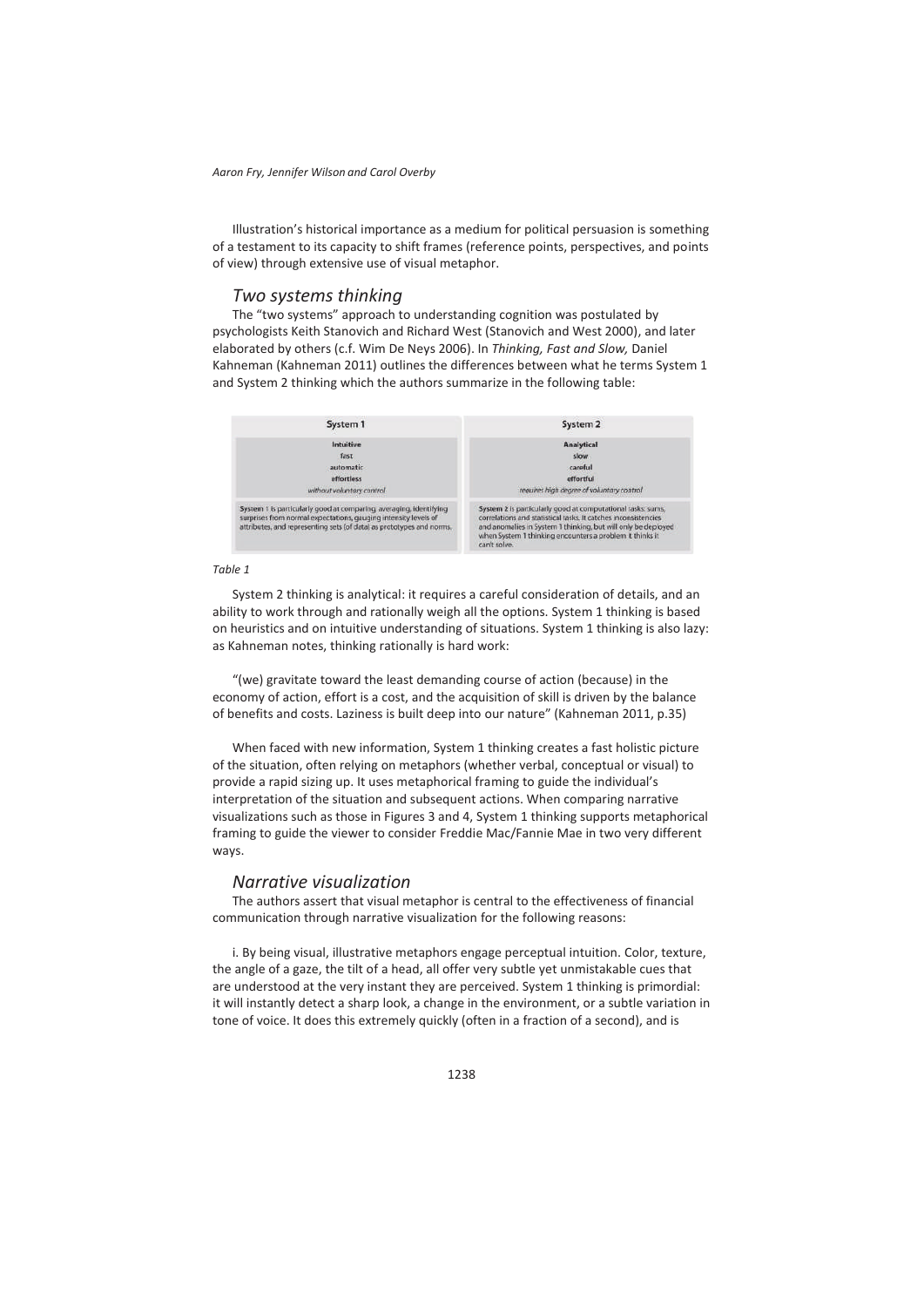therefore a cognitive function whose development is strongly related to survival reflexes.

ii. By being metaphorical, illustrations require little new skill acquisition and investment. Conceptual Metaphor Theory demonstrates that individuals already have an available storehouse of embodied understandings of the world (the learning completed since childhood) and additionally have an equally vast repository of the sociocultural understandings gleaned from thousands of hours of listening to others, playing, interacting socially, watching television, acquiring language, and being schooled. By activating associative memory, metaphors allow individuals to access what has already been learned (with considerable effort) and to bring together these elements more effortlessly in new configurations and contexts.

iii. Visual metaphors are effective in helping viewers to change a perspective or point of view. These metaphors do not only have the capacity to inform, but to influence; therefore, in combination with an increased capacity to process cognitively, they also have the capacity to alter attitudes and behaviors.

The next part of this paper presents two pedagogical examples from a design class in which narrative visualization principles were taught, and an evaluation of these examples using the infoEmotion**©** matrix: a prototype framework for the analysis

of narrative visualization.

# **Part II: Narrative Visualization and Design Education**

### *Design 4: A case study*

#### **PURPOSE**

In the Design 4 course at Parsons, students acquire the basic communication-design skills for engaging and informing through visual means. A dedicated section of this course in Spring 2012 encouraged students to extend their inquiry toward using design and metaphor to influence behavior.

#### CONTEXT

Parsons the New School for Design offers a wide range of design programs, but also an undergraduate management program that awards a Bachelor of Business Administration degree. The Strategic Design + Management program teaches designinfused management skills to students interested in the application of design-oriented innovation to the operation of business.

In the first two years of the program, students take courses in economics, social theory, marketing, statistics, art history, and written communication, as well as a fourcourse sequence of design studies. This design studies sequence is intended to enable students to evidence a synthesis of design with management as they progress to the upper levels of their degree program. The final course in the design sequence—Design 4—is a continuation of "Design 3: Visual Organization and Information Design," with an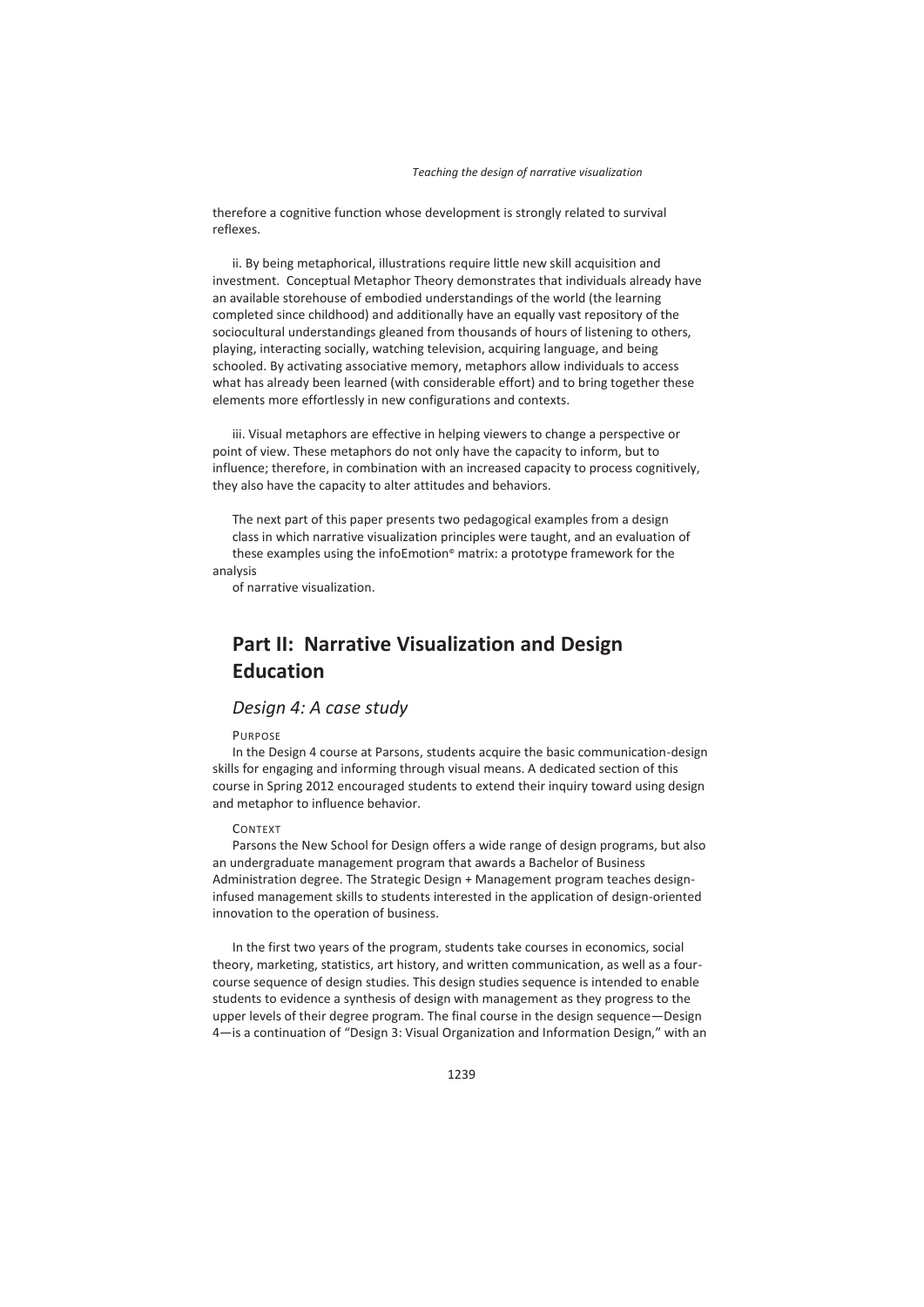emphasis on the latter. Students explore information design by examining and creating visual communication in the form of page layouts, diagrams, charts, pictograms, maps, and instructional materials. The class is studio-based and draws upon previouslyacquired design and technology skills.

In Spring 2012, The Visualizing Finance Research Lab offered a topic-specific section of this course, called "Design 4: Visualizing Finance," asking students to consider questions such as "How can information design be used to make sense of a complex world? How can we evaluate data, events, processes, and organizational systems visually? How can information design inform good (and bad) decisions? How can it be used to learn something new, tell stories, and build awareness about ourselves and the world we live in?"

 "Design 4: Visualizing Finance" was a modified section of the Design 4 course, which was originally configured to teach information design conventionally: through the graphical representation of data. The explicit purpose of the Visualizing Finance modified course was to teach "narrative visualization." This was an ambitious goal: first because a course based on conventional information design should ideally precede one based on narrative visualization, and second because narrative visualization demands a variety of complex interpretations and analyses, the totality of which are difficult to accomplish within fifteen three-hour weekly class meetings.

The course assigned three projects; the first two were intended to provide a quick foundation of basic principles. The first project was a "data self-portrait" to articulate and cross-reference quantitative (numerical and countable) factors within aspects of the student's life (e.g., food consumption, utilization of time, budget). This required primary data gathering—such as accumulation of receipts and recording of events—as well as analysis, coding, and categorization into basic typologies of activity. Visualizations of these data were ideally encapsulated within metaphors that referred, more or less directly, to the student, although in practice this final requirement was seldom accomplished. The second project was a narrative consisting of "key frames" or single events, arranged sequentially to tell the stories of the students' passage from awaking to their arrival in the class at midday. The purpose of this was to familiarize the student with the editing process of converting longer narrative chains into a succinct and selective sequence of key events, and to present these events in a visually and emotionally engaging manner.

The third and principal project was creation of a brief video or animation depicting a financial decision-making process and incorporating data and financial concepts. This represented The Visualizing Finance Research Lab's first attempt at implementation of some of the design insights described in this paper, beginning to develop and test a methodology for creating narrative visualizations in both academic and professional contexts.

#### **COLLABORATION**

For this final project, the Design 4 class partnered with a class called "Personal and Consumer Finance," which was taught at The City University of New York's professional-development evening school for working adults. This CUNY course is designed to train community leaders to work as financial counselors with individuals in various underserved populations, especially with immigrants and the economically disadvantaged.

This partnership encouraged Design 4 students to a more user-centered design process by "spending time with users/citizens in their own environments, rather than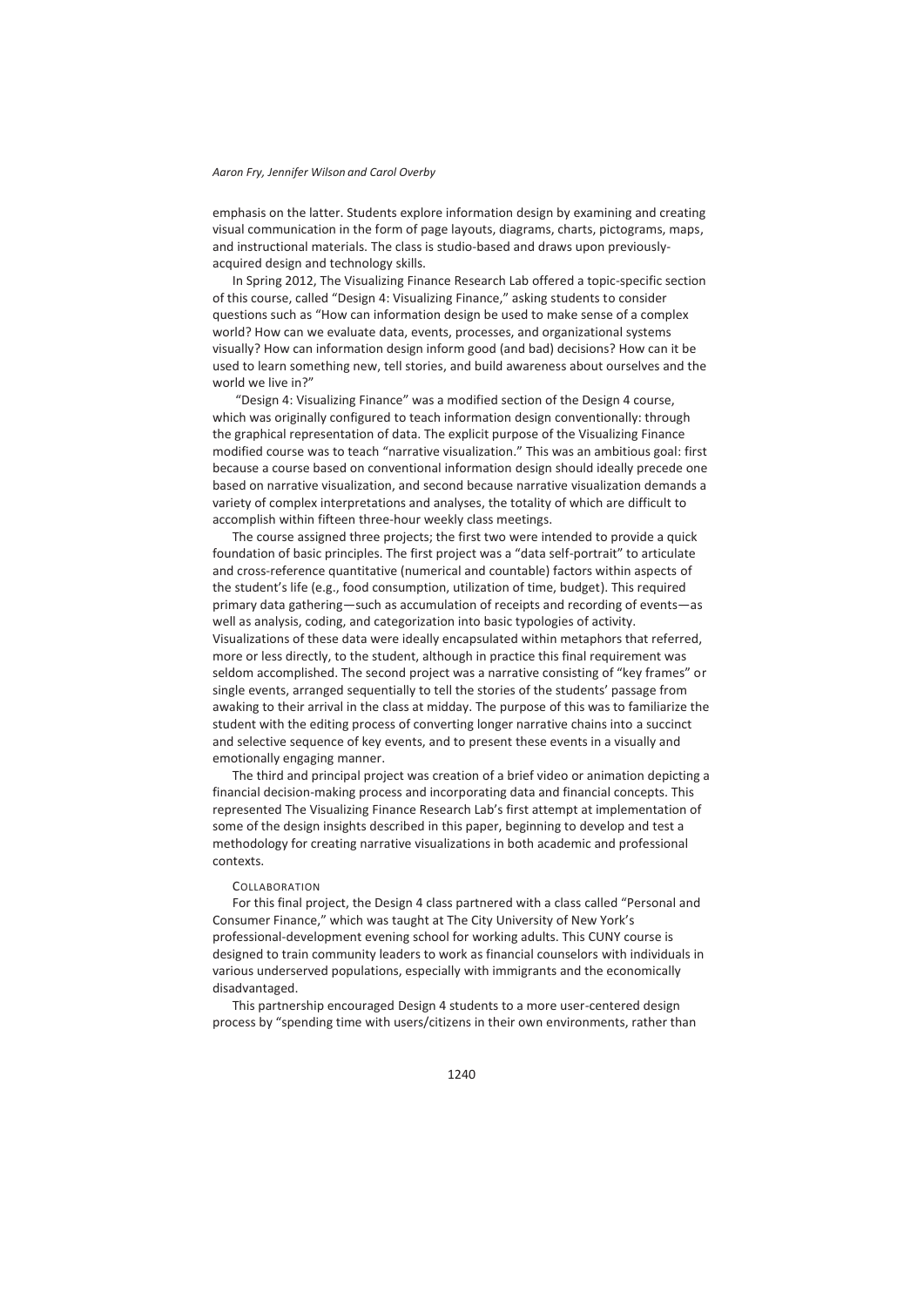working on a project abstractly in another space" (Chick 2012, referencing Manzini, 2006; Thackera 2007; Pilloton 2009), and by recognizing the expertise that resides in those whose interests are affected by the problem and its proposed solution (Chick 2012).

The counselor-training partnership provided context and content for the design students in several ways:

- acquainted students with populations different from their own
- required students to recognize and incorporate cultural and socioeconomic factors outside their own experience
- gave students live/simulated dynamic representations of financial behaviors and decisions
- provided a story line based on financial counselors' experience with target audiences

The CUNY course can also be seen as a consumer/client for the completed student work: materials that were intended to be responsive to user needs by being

- culturally relevant to the target populations
- richer and more emotionally engaging than existing informational materials
- available to individuals and for use in counseling, education, or training sessions

The partner's expected field usage of these materials can in future provide opportunities for critique from trainers, practitioners, and end users; also opportunities for assessment of the materials' effectiveness.

#### BACKGROUND OF PARTNER

The "Personal and Consumer Finance" course at The City University of New York was originated and developed over several years by Ms. Joyce Moy, an educator/activist/attorney who has extensive experience developing support structures for underserved populations. Ms. Moy has written a course-specific textbook that makes substantial use of practical examples, scripts, and role-plays drawn from the experiences of Ms. Moy and of financial counselors. In several class sessions, the CUNY students engage in a role-play that simulates a counseling session on a specific financial topic and on related behaviors. Each role-play is a complex and multifaceted encounter, organized in a narrative form to train the counselors across the multiple dimensions required of them in a professional context. These dimension include

- empathy and interpersonal communication (present in body language, tone of voice, and verbal choices for dialog)

- command of information and reference to available resources
- analysis of data, financial analysis, and planning
- decision-making ability
- ethical/legal integrity

The simulated session is then discussed by the instructor and remaining class members, assessing the counselor's emotional intelligence and command of factual information, as well as the psychological and cultural factors involved in the clients' problems, behaviors, and possible solutions.

#### **METHODOLOGY**

Selected students from the Design 4 class visited the CUNY "Personal and Consumer Finance" class on several occasions: first as observers, familiarizing themselves with the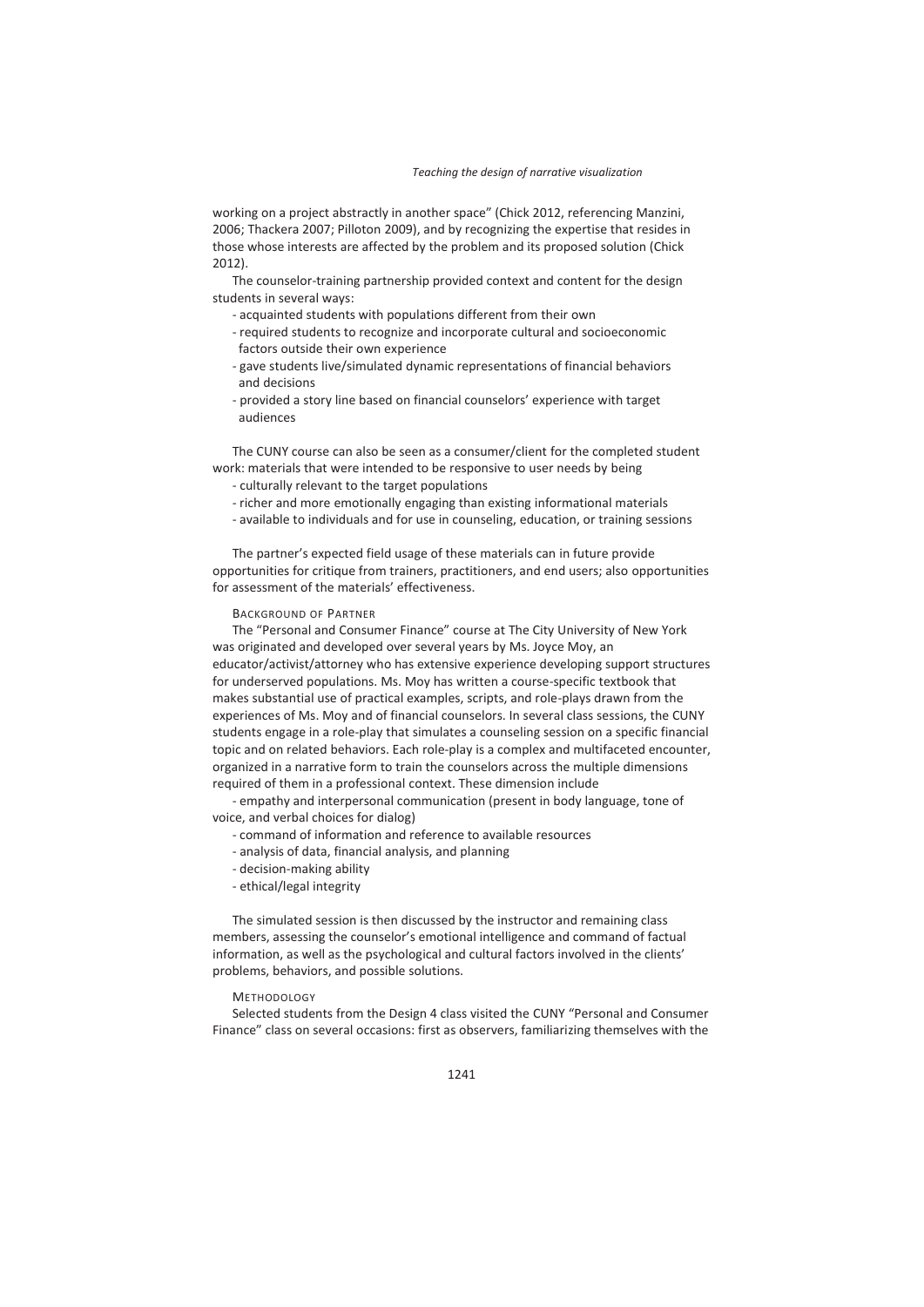target populations, some financial concepts, and the purpose of financial counseling. In a subsequent visit, the Design 4 students and instructor videotaped a simulated counseling session.



*Figure 5. Video still from financial counseling role-play, "Fin 180, Personal and Consumer Finance" The City University of New York* 

The role-play scenario concerned a young couple who are visiting the financial counselor because they want to marry; however, the man's father had accumulated credit card debts in the son's name and the son's credit score was badly compromised. This situation was affecting the couple's decision to marry, and potentially affecting the couple's plans for a family and home of their own.

Back in the Parsons Design 4 classroom, students were provided with a printed version of the role-play scenario and with uploaded versions of the video. The students formed groups of two or three to process the information in the role-play and to draft narrative and visual strategies for the interpretation of the material. The instructors from The Visualizing Finance Research Lab provided a brief explanation of the financial content and context of the role-play. Students were then asked to present financial concepts directly through explication (text, graphs, and dialog), and metaphorically through the creation of characters, settings, and a narrative story line. Specifically, students were required to create a narrative, time-based representation of the financial role-play, which identified and incorporated both content elements and visualization elements:

#### Content Elements

Financial factors:

- Data and information, such as numbers, budgets, facts
- Concepts: time value of money, negotiation, legal information such as policies, loan terms, etc.

Behavioral aspects:

- Consequences: financial and emotional
- Negotiation and decision processes: skills, strategies, and methods
- Ethics: the right/wrong thing to do
- Culture: norms, expectations, and understandings within a community
- Emotion: personal and subjective factors (relationships, loyalties, opinions) Visualization Elements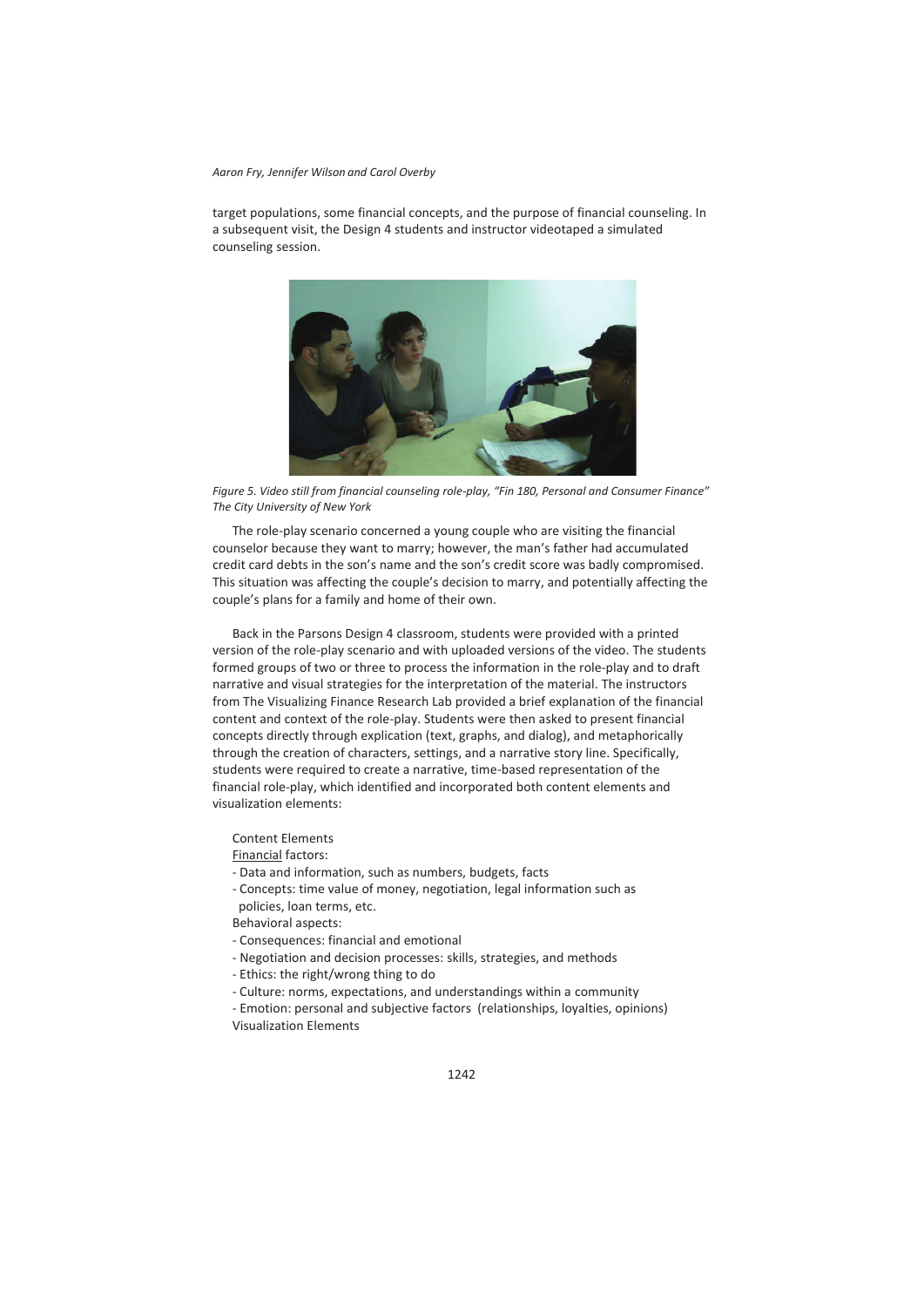- Graphs/maps
- Text: on-screen text/data
- Dialog: monologue, verbal explication, through characters or voiceover
- Setting: staging, including objects and props
- Character: including archetype(s)/metaphor(s)
- Body language, expressed by character(s)
- Facial expression, expressed by character(s)
- Tone of voice, expressed by voiceover and/or by character(s)

It has only been on reflection that the authors have been able to synthesize these elements, formulating them into a tool that we call the infoEmotion<sup>®</sup> matrix (Table 2). In this we have organized the Content Elements in descending order from generally more analytical (or System 2) to generally more intuitive (or System 1) elements. A similar ordering from left to right was used in the organization of the Visualization Elements. The matrix is a framework for analyzing and identifying the presence and intensity of the elements that constitute a narrative visualization of a financial concept. This intensity is visually represented in a range from absence of an element (indicated by blank space) to moderate presence (pale-gray filled circle) to high intensity (darkergray filled circle). Table 2 also represents a range of elements typically seen in narrative visualizations in the media, in financial education materials, and in student work. The authors are currently using the matrix to identify the relative presence or absence of these elements, and Table 2 should be viewed as a rough approximation of a typical narrative visualization.

|                                                       | <b>Visualization Element</b> | Graph/map<br>198001000 | Tuxt<br>550 | Dialog<br><b>MARCHARTH</b> | <b>Object</b> | Setting | Character | <b>Body</b><br>lancuace | Facial<br><b>Moopmenshorn</b> | Tone of<br><b>VOICH</b> |
|-------------------------------------------------------|------------------------------|------------------------|-------------|----------------------------|---------------|---------|-----------|-------------------------|-------------------------------|-------------------------|
|                                                       | Content Element:             |                        |             |                            |               |         |           | <b>WANTED</b>           |                               | -31 N SA                |
| System 2                                              | Financial data               |                        |             |                            | o             |         |           |                         |                               |                         |
| Araticistal<br>the absence of the activities made the | Financial: information       |                        |             |                            |               |         |           |                         |                               |                         |
|                                                       | Financial concept            |                        |             |                            |               |         |           |                         |                               |                         |
|                                                       | Behavioral: consequence      |                        |             |                            |               |         |           |                         |                               |                         |
|                                                       | Behavioral: decision process |                        |             |                            |               |         |           |                         |                               |                         |
|                                                       | Behavioral: negotiation      |                        |             |                            |               |         |           |                         |                               |                         |
|                                                       | Behavioral: ethic            |                        |             |                            |               |         |           |                         |                               |                         |
| System 1                                              | Behavioral: culture          |                        |             |                            |               |         |           |                         |                               |                         |
| Inc./Alan<br>and out enforcement and                  | Behavioral: emotion          |                        |             |                            |               |         |           |                         |                               |                         |

*Table 2. Visualizing Finance Laboratory infoEmotion© matrix* 

Our matrix does not address genre or other external factors because it was developed only to identify content and visualization elements that drive a narrative visualization. Metaphor is implied throughout Table 2: it has the ability to fill the blank spaces in the matrix and to create bridges between the content and visualization elements in each axis. Metaphor can communicate a financial concept in the form of a character as in the example of Figure 4, in which the metaphor of a "bloated bureaucracy" is expressed visually in the character of Fannie Mae as an overweight woman.

Use of metaphor helped students to strike an appropriate balance between narrative aspects (dialog, situation, and emotional tenor) and the practicalities (financial data and choice options) in their time-based narratives. Students came to understand that "real-world" financial situations incorporate a complex layering of frames—behavioral/emotional and cultural/familial, as well as the more pragmatic or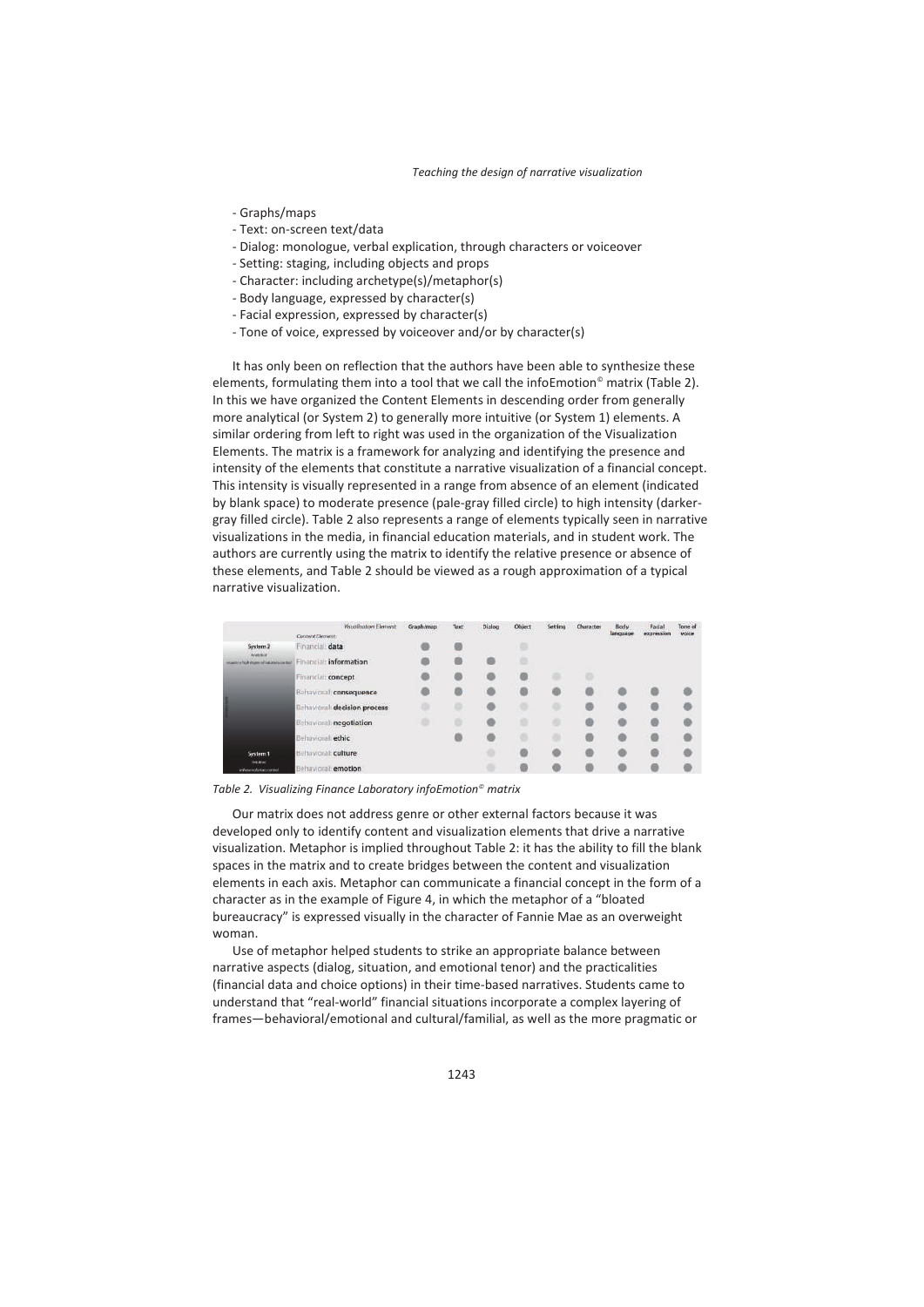information-based—and that these situations often arise from decisions that are intuitive rather than analytical/rational. Experienced financial counselors can attest that while each scenario may have certain similar elements (family expectations, distrust of financial institutions, avoidance of reality, overconfidence in ability to "deal with it" etc.), yet each scenario cascades into a plethora of (often unforeseen) financial consequences.

The Parsons students had to make decisions about how to condense a 12½-minute role-play into a 3½-minute clip. They reprioritized information, condensing some aspects while allowing time to elaborate on others. The design students also had to make decisions about the type of story they were crafting—the characters, settings, and props—and the way these were activated within a narrative arc. They found the development of characters to be a complex process, necessarily intertwined with the physical setting of the story.

In the analysis below, the authors have selected two student projects that engaged the infoEmotion<sup>®</sup> citeria for narrative visualization. By testing subjectively-held opinions about the projects (those to which the instructor had assigned grades in the A range) against the infoEmotion<sup>®</sup> matrix, we are able to assess the works' success in fulfilling criteria for complete narrative visualizations with more precision.

#### **OUTCOMES**

Project 1 is a 3:12-minute key-frame partially-animated narrative with sound and voiceover. The visual style uses simple vector-based graphics (similar to those used in the television animation *South Park*) over photographic montages that range from the interior of a church to a collage of credit cards. Some personae are represented metaphorically in memorable ways: Tom as a frightening vampire and Tom's father as a blood-sucking mosquito who drains (transforms) Tom's credit score. Eventually the students' efforts to resolve Tom's credit problem lead to a "brick wall," necessitating additional research.



*Figure 6. Project 1: "Tom and Jen: A Credit Story," Brianna Morris and Elizabeth Shupe* 

Table 3 shows the infoEmotion**©** matrix that identifies the content and visualization elements present in Project 1; this assessment is elaborated in the text that follows.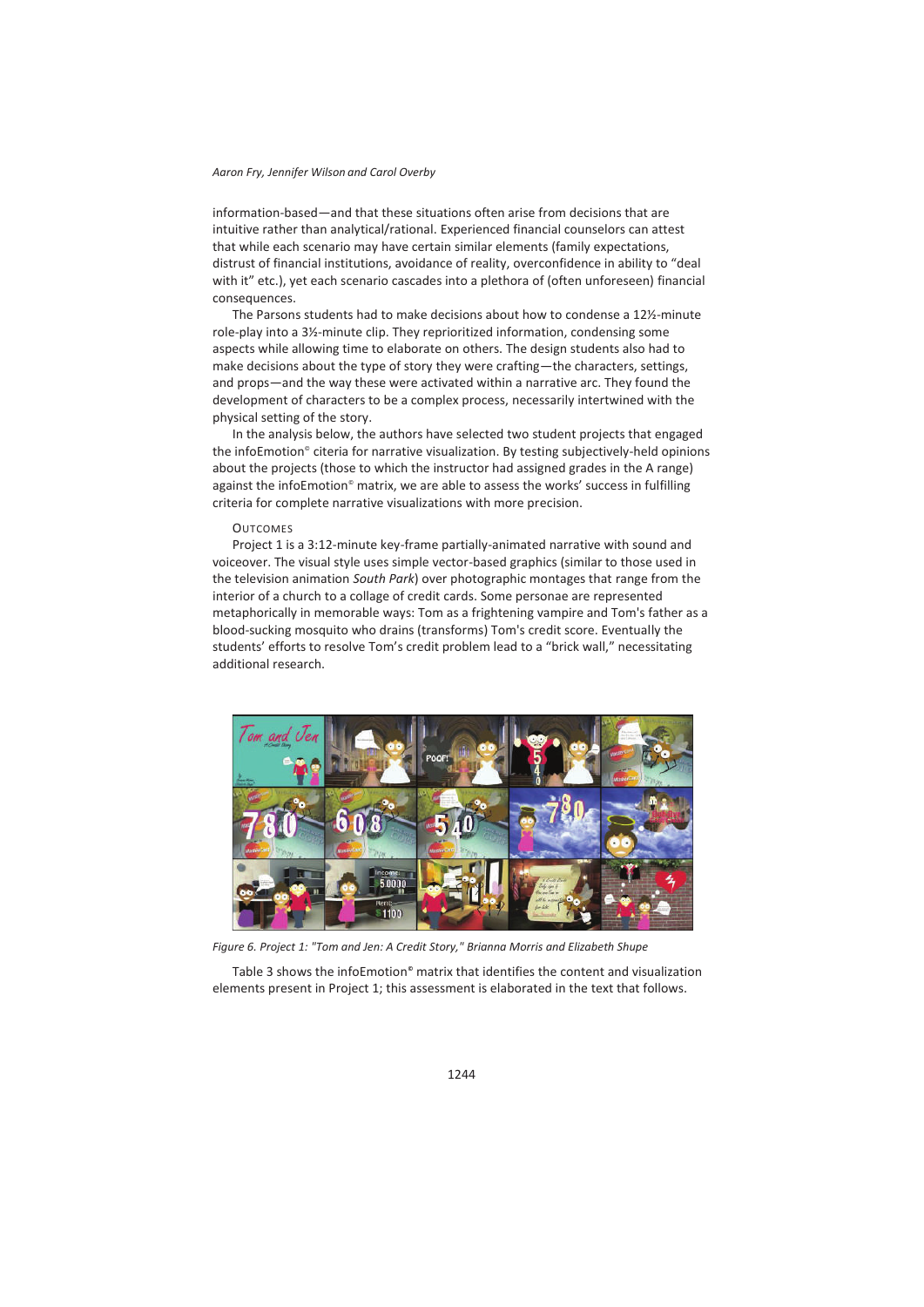| Visualization Element:         | Graphs/maps | Text | Dialog | Setting | Character      | <b>Body</b> | Facial     | Tone of        |
|--------------------------------|-------------|------|--------|---------|----------------|-------------|------------|----------------|
| Content Element:               |             |      |        |         |                | language    | expression | voice          |
| Financial: data                |             | œ    |        |         |                |             |            |                |
| Financial: information         |             |      |        |         |                |             |            |                |
| Financial: concepts            |             |      |        |         |                |             |            |                |
| Behavioral: consequences       |             |      |        |         |                |             |            |                |
| Behavioral: decision processes |             |      |        |         |                |             |            |                |
| Behavioral: negotiation        |             |      |        |         |                |             |            | $\bullet$      |
| Behavioral: ethics             |             |      |        |         | $\blacksquare$ |             |            | $\blacksquare$ |
| Behavioral: culture            |             |      |        | G       | $\circ$        |             |            |                |
| Behavioral: emotion            |             |      |        |         |                |             |            |                |

*Table 3. infoEmotion© matrix for "Tom and Jen: A Credit Story"* 

Project 1 scored quite high on the Visualization Elements relating to System 1. Behavioral aspects are clearly communicated through the characters (the disappearing groom, the predatory father), their facial expressions, and their tones of voice. The visualization engages with financial concepts and behavioral consequences to a limited degree, but is slight to nonexistent on imparting financial information and data. The viewer never learns, for example, how a credit score is calculated, what credit-score numbers mean, and what the consequences of having a low credit score are. Stronger aspects in this project were the (metaphorical) personification of Tom's father as a mosquito, and the very ethnically and culturally relevant characterizations and setting of the story line. However, the lack of props and other design elements that would indicate more specificity in the setting (further underscoring cultural factors) were a missed opportunity, as was the lack of articulation of the character's bodies thereby limiting their expressive ability. Other deficits were the lack of financial data and lack of detail in the financial information.

Project 2 is a 3:32-minute key-frame partially-animated narrative with sound and voiceover. The visual style combines the same vector-drawn characters as Project 1, but adds marker-pen lines (reminiscent of the "whiteboard" graphic style of RSA Animate) on a background of graph paper.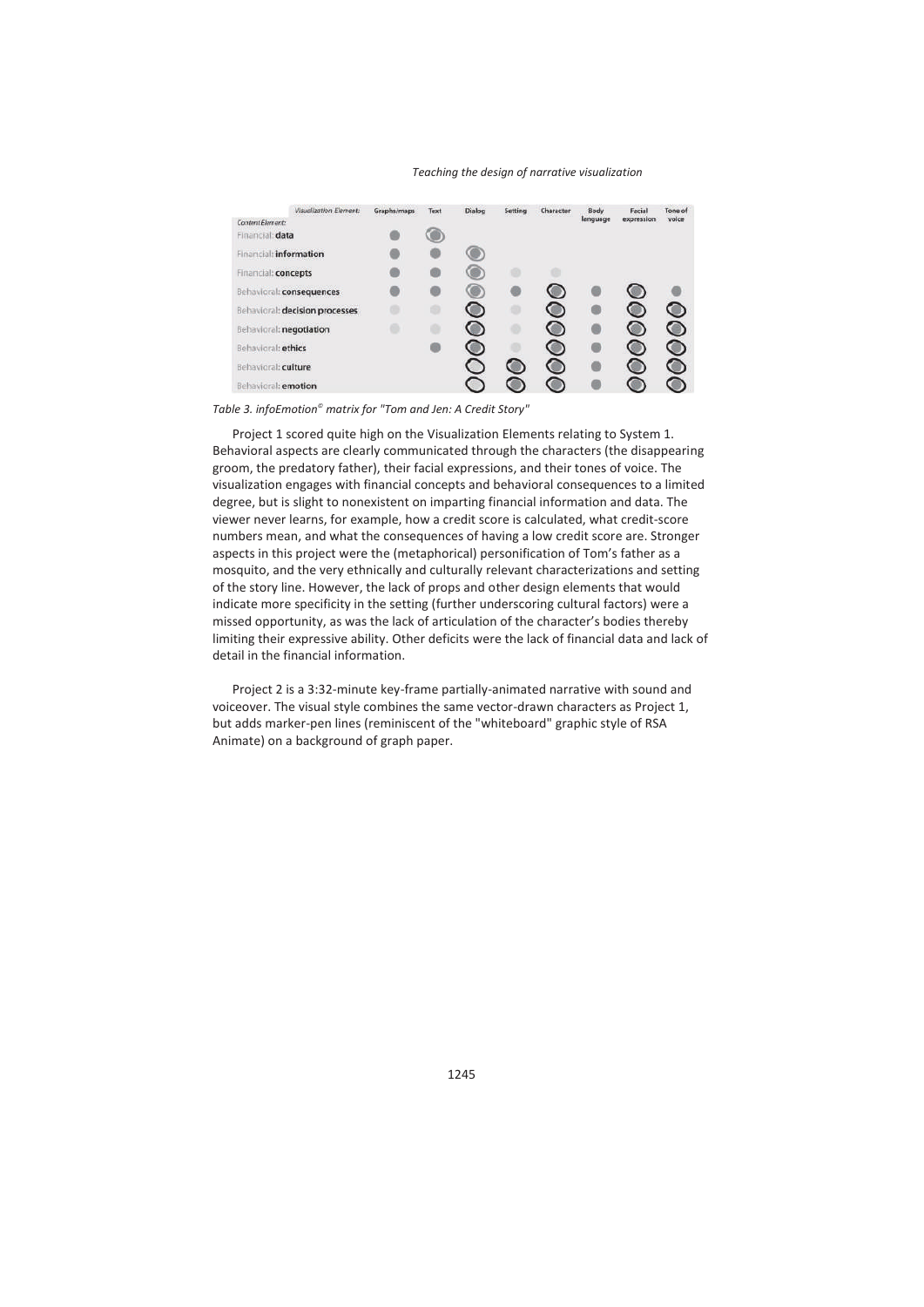

*Figure 7. Project 2: "Tom and Jen's Journey to Happily Ever After," Caitlin McDonough and Prisca Bommeli-Kasser* 

Table 3 below and the following text analyze the content and visualization elements present in Project 2.

| Visualization Element:         | Graphs/maps | Text | Dialog | Setting | Character | Body     | Facial     | Tone of |
|--------------------------------|-------------|------|--------|---------|-----------|----------|------------|---------|
| Content Element:               |             |      |        |         |           | language | expression | voice:  |
| Financial: data                |             |      |        |         |           |          |            |         |
| Financial: information         |             |      |        |         |           |          |            |         |
| Financial: concepts            |             |      | G      |         |           |          |            |         |
| Behavioral: consequences       |             |      | œ      |         | $\bullet$ |          |            |         |
| Behavioral: decision processes |             |      | 鄉      |         | O         |          |            |         |
| Behavioral: negotiation        |             |      | €      |         | ۰         |          |            |         |
| Behavioral: ethics             |             |      |        |         | œ         |          |            |         |
| Behavioral: culture            |             |      |        |         |           |          |            |         |
| Behavioral: emotion            |             |      |        |         |           |          |            |         |

*Table 4. infoEmotion© matrix for "Tom and Jen's Journey to Happily Ever After"* 

Project 2 earns a similarly high score on the behavioral content elements relating to System 1, with some exceptions, and a similarly lower score for the System 2 financial content elements. The behavioral aspects (as in Project 1) deploy multiple visualization elements both sequentially and simultaneously, with System 1-related elements far richer and more nuanced. The characters' facial expressions in Project 2 are more varied than those in Project 2; however, unlike Project 1, its metaphorical language is confined to the "low credit gremlin," the evaporating fiancé, and devices such as the "thought bubble." The key point of difference between this example and Project 1 is Project 2's greater deficit of specific cultural import in the characters, making little reference to the ethnic or cultural demographic evident in the role-play script and video. In addition, due to the graph paper environment that the characters occupy, the setting does not contribute to behavioral elements.

Although both projects are engaging and effective, the infoEmotion**©** matrix highlighted shortcomings common to both. Key shared deficits were in the explanation of financial concepts and the amplification of financial data. Both projects also missed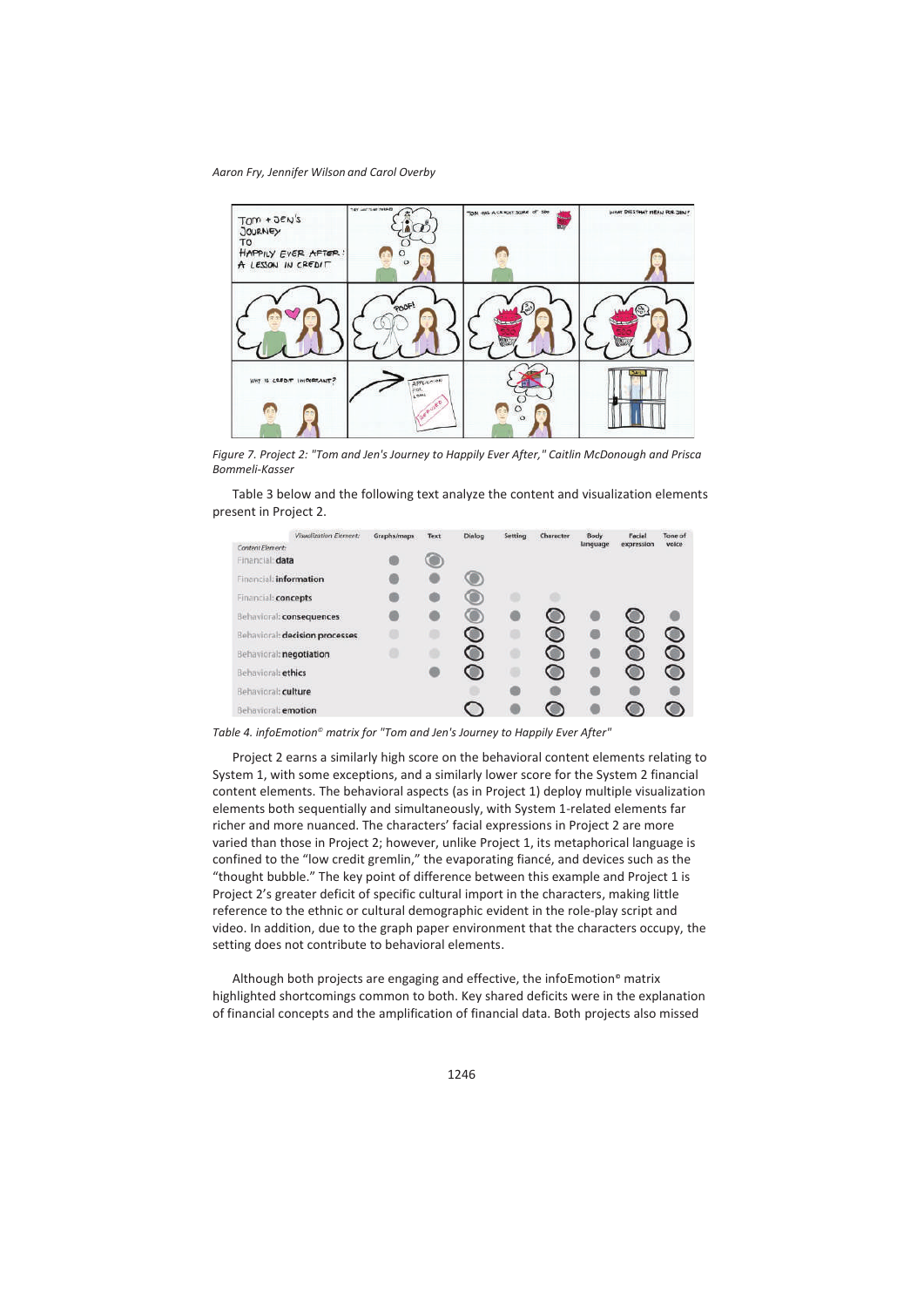opportunities to explain financial factors using prop-based examples (setting) or by building contextually immersive situations.

## *Findings and next steps*

The authors have found the infoEmotion**©** matrix invaluable in identifying the elements that are emphasized or overlooked in the two visualizations evaluated in this paper, but clearly the matrix is a prototype and there is more work to be done. By the time this paper is published the Design 4 class will have run again (Spring 2013). This will have given The Visualizing Finance Lab the opportunity to integrate the infoEmotion**©** matrix explicitly into the development phase of the students' projects and to test the content and visualization elements against the characteristics that emerge in this new group of visualizations. In the longer term we hope to use the infoEmotion**©** matrix as the basis for an assessment rubric for student narrative visualizations.

We anticipate that the infoEmotion**©** matrix will also prove useful in better assessing how published narrative visualizations depict financial information. In Figure 1, for example, the primary message involves financial concepts (the nature of credit) as they are manifested in behavioral terms, through emotional factors. These ideas are delivered largely through setting, character, body language, and facial expression.

A number of important and unanswered questions that arose during the class have not been addressed in this article. These questions largely concern socioeconomic and cultural factors, e.g., How do the ethnic and socioeconomic identities of the characters affect the message? What is the impact of nonhuman characters (e.g., the Geico lizard) in communicating sensitive but important information? What are the roles of other popular cultural signifiers (such as recognizable symbols and humor-driven references)? These questions lie at the heart of the design problem and they drive issues of visual styling and art direction.

## **Conclusion**

The authors assert that narrative visualizations can be a powerful tool in increasing financial literacy, and that designers can play a substantial role in this effort by developing visualizations that relate to "System 1 thinking" (Kahneman 2011). Through an overt reliance on metaphors, narrative visualizations can communicate financial concepts in a way that highlights their intuitive and emotional consequences. Narrative visualizations provide designers with a wider range of methodologies than moretraditional information visualizations: methodologies that engage the behavioralcognitive dimension of financial literacy in a rigorous and systematic fashion. From the financial literacy perspective, work still needs to be done in codifying key design elements across a range of existing financial literacy contexts and materials and in testing their effectiveness; to this end, the infoEmotion**©** matrix is a beginning. From the perspective of the design educator, we believe that narrative visualization methodologies are an important part of a contemporary design education: one that has many applications beyond financial literacy.

## **References**

- Baumeister, Roy and John Tierney. 2011. Willpower, rediscovering the greatest human strength. New York: Penguin.
- Chick, Anne. 2012. "Design for social innovation: emerging principles and approaches." Iridescent: Icograda Journal of Design Research, 2(1).